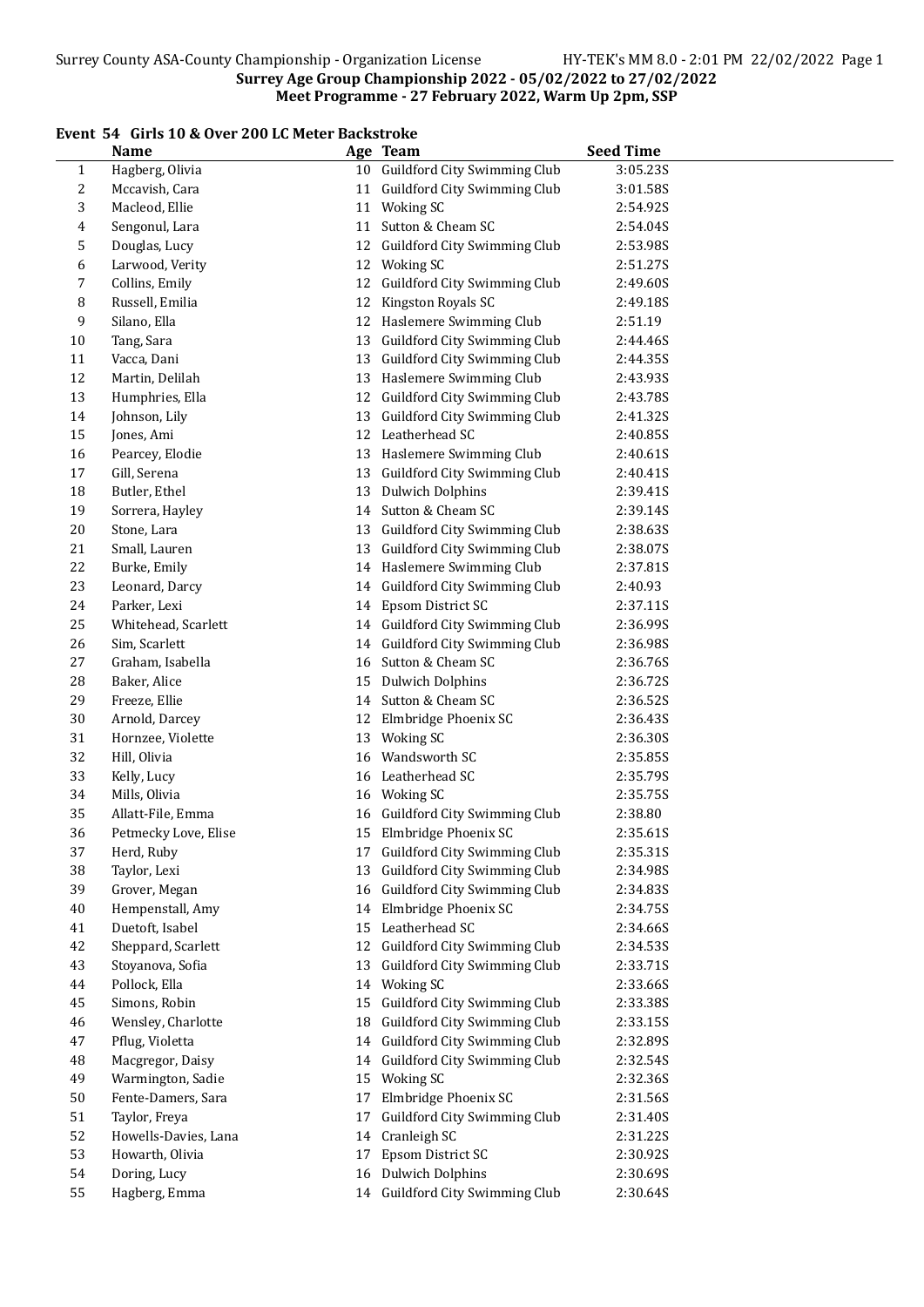#### Event 54 ... (Girls 10 & Over 200 LC Meter Backstroke)

| 56 | Turan, Lara            |    | 16 Elmbridge Phoenix SC          | 2:30.34S |
|----|------------------------|----|----------------------------------|----------|
| 57 | Gale, Tegan            |    | 14 Woking SC                     | 2:30.16S |
| 58 | Ellender, Olivia       | 17 | <b>Dulwich Dolphins</b>          | 2:29.83S |
| 59 | Hornzee, Bella         |    | 15 Woking SC                     | 2:29.75S |
| 60 | Hughes, Lexie          | 15 | Guildford City Swimming Club     | 2:29.52S |
| 61 | Ashley, Grace          |    | 14 Guildford City Swimming Club  | 2:29.22S |
| 62 | Ince, Isla             | 13 | Guildford City Swimming Club     | 2:29.03S |
| 63 | Branson, Tia           | 15 | Guildford City Swimming Club     | 2:28.19S |
| 64 | Knight, Nancy          | 15 | Guildford City Swimming Club     | 2:28.14S |
| 65 | Stewart, Ruby          | 15 | Guildford City Swimming Club     | 2:28.06S |
| 66 | Ryan, Nicole           |    | 24 Guildford City Swimming Club  | 2:30.55  |
| 67 | O'Riordan, Reese       | 17 | Guildford City Swimming Club     | 2:27.40S |
| 68 | Hughes, Lulu           | 17 | Guildford City Swimming Club     | 2:27.39S |
| 69 | Howarth, Eloise        | 15 | Epsom District SC                | 2:27.23S |
| 70 | McArdle, Kiera         |    | 18 Leander SC                    | 2:27.09S |
| 71 | Emment, Madison        | 15 | Guildford City Swimming Club     | 2:26.88S |
| 72 | McKay, Zoe             |    | 17 Leatherhead SC                | 2:26.87S |
| 73 | Harmer, Jess           | 15 | Guildford City Swimming Club     | 2:26.41S |
| 74 | Young, Alice           |    | 14 Guildford City Swimming Club  | 2:26.16S |
| 75 | Muller, Kara           | 16 | Guildford City Swimming Club     | 2:24.94S |
| 76 | Medcalf, Lucy Jane     | 17 | Sutton & Cheam SC                | 2:24.87S |
| 77 | Hopwood, Holly         |    | 14 Guildford City Swimming Club  | 2:24.49S |
| 78 | Leggott, Holly         | 20 | University of Surrey Swimming    | 2:23.86S |
| 79 | Roberts, Lottie        | 15 | Guildford City Swimming Club     | 2:22.37S |
| 80 | Ryan, Zoe              | 17 | Guildford City Swimming Club     | 2:20.85S |
| 81 | Eardley, Elizabeth     | 18 | Guildford City Swimming Club     | 2:20.52S |
| 82 | Matthews, Tegan        |    | 14 Guildford City Swimming Club  | 2:19.91S |
| 83 |                        | 16 | Guildford City Swimming Club     | 2:17.65S |
| 84 | Eardley, Elena         | 20 | Guildford City Swimming Club     |          |
|    | Hansen-Hamilton, Tilly |    |                                  | 2:16.14S |
| 85 | Johns, Evie            |    | 20 University of Surrey Swimming | 2:14.43S |

#### Event 55 Boys 12 & Over 800 LC Meter Freestyle

 $\overline{a}$ 

|    | <b>Name</b>           |    | Age Team                     | <b>Seed Time</b> |
|----|-----------------------|----|------------------------------|------------------|
| 1  | Turner, Ryan          | 12 | Woking SC                    | 10:59.58S        |
| 2  | Melville, Thomas      | 13 | Guildford City Swimming Club | 10:43.89         |
| 3  | Robinson, Harry       | 12 | Kingston Royals SC           | 10:18.02S        |
| 4  | Tedder, Sam           | 14 | Guildford City Swimming Club | 10:17.35S        |
| 5  | Lagzouli, Adam        | 14 | Dulwich Dolphins             | 10:16.85S        |
| 6  | Henderson, George     | 14 | <b>Dulwich Dolphins</b>      | 10:16.16S        |
| 7  | Hill, Ernest          | 13 | Wandsworth SC                | 10:15.88S        |
| 8  | Handley, Oliver       | 14 | Croydon Amphibians SC        | 10:08.13S        |
| 9  | Burton, Troy          | 15 | Guildford City Swimming Club | 10:06.55S        |
| 10 | Whiddett, Isaac       | 15 | Guildford City Swimming Club | 10:03.09S        |
| 11 | Herd, Rafferty        | 15 | Guildford City Swimming Club | 10:02.85S        |
| 12 | Fuller, Dylan         | 14 | Guildford City Swimming Club | 9:59.42S         |
| 13 | Richardson, Finlay    | 13 | Guildford City Swimming Club | 9:56.19S         |
| 14 | Buchbinder, Jonas     | 15 | Kingston Royals SC           | 9:55.48S         |
| 15 | Wey, Joe              | 15 | Guildford City Swimming Club | 9:52.91S         |
| 16 | Readhead, Joseph      | 16 | Guildford City Swimming Club | 9:52.85S         |
| 17 | Davies, Morgan        | 14 | Guildford City Swimming Club | 9:47.31S         |
| 18 | Jose, Brayden         | 16 | Guildford City Swimming Club | 9:46.75S         |
| 19 | Djidetchian, Theodore | 16 | <b>Dulwich Dolphins</b>      | 9:46.59S         |
| 20 | Readhead, Harry       | 17 | Guildford City Swimming Club | 9:40.06S         |
| 21 | Findell, Noah         | 16 | Croydon Amphibians SC        | 9:35.06S         |
| 22 | Reeve, Nathaniel      | 16 | Woking SC                    | 9:34.56S         |
| 23 | Finnegan, Kieran      | 17 | Guildford City Swimming Club | 9:30.53S         |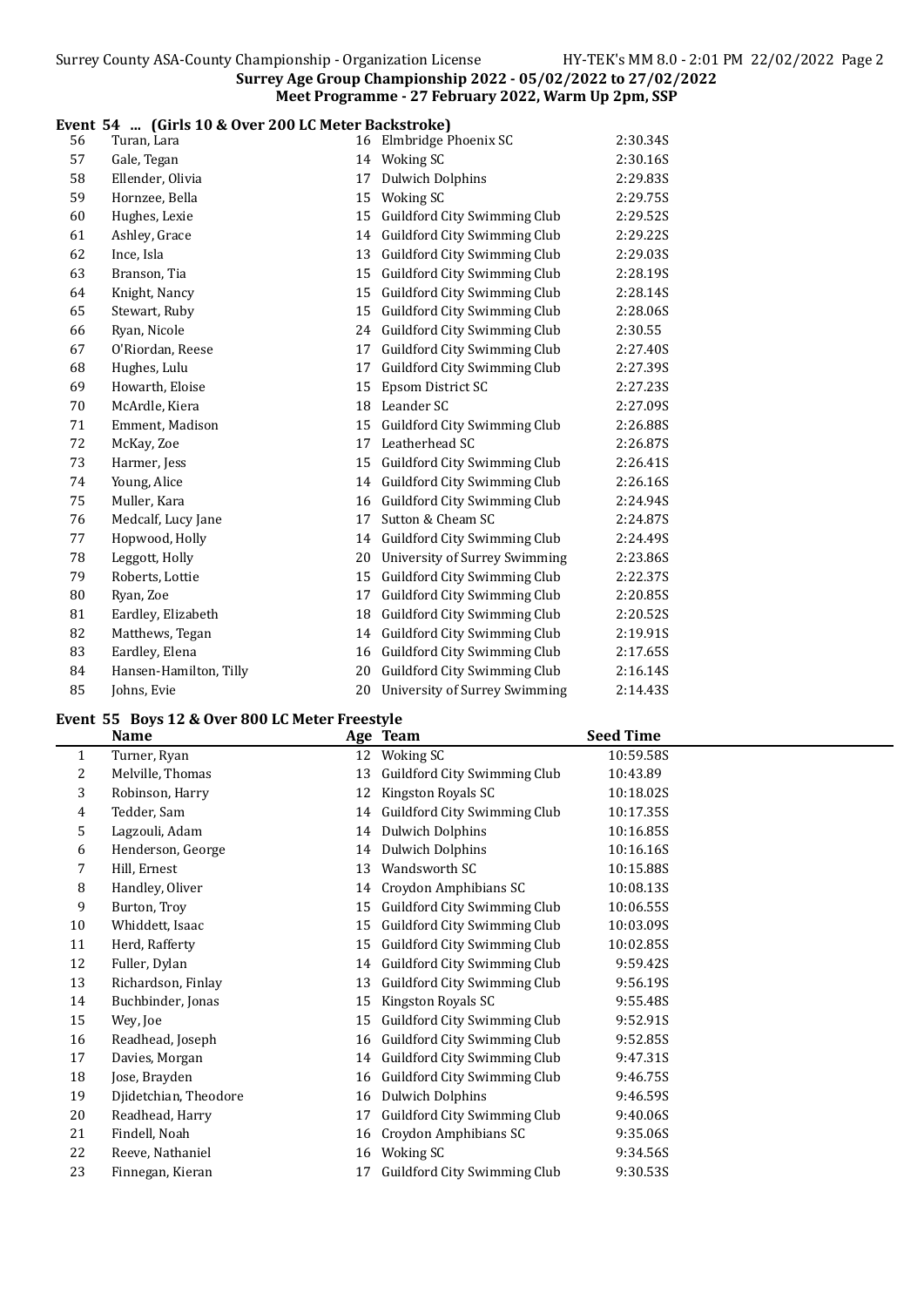## Event 55 ... (Boys 12 & Over 800 LC Meter Freestyle)

| 24 | Thomas, Sonny      |    | 16 Leander SC                | 9:28.88S |
|----|--------------------|----|------------------------------|----------|
| 25 | Dakin, Jimmy       |    | 18 Leander SC                | 9:26.98S |
| 26 | Robinson, Jack     | 14 | Kingston Royals SC           | 9:25.76S |
| 27 | Fallon, Daniel     | 17 | Epsom District SC            | 9:33.28  |
| 28 | Brockdorff, Felix  | 16 | Guildford City Swimming Club | 9:19.06S |
| 29 | Duetoft, Christian | 17 | Leatherhead SC               | 9:09.56S |
| 30 | Orpin, Aidan       | 14 | Sutton & Cheam SC            | 9:08.07S |
| 31 | Chilton, Christo   | 17 | Dulwich Dolphins             | 9:07.46S |
| 32 | Hampton, Elliott   | 18 | Wandsworth SC                | 9:14.60  |
| 33 | Cinpoes, Pip       |    | 15 Kingston Royals SC        | 8:51.71S |
| 34 | Christie, Justin   | 16 | Leatherhead SC               | 8:46.06S |
| 35 | Morgan, Dominic    | 17 | Leatherhead SC               | 8:45.31S |
| 36 | Ridgley, Samuel    |    | 18 Dulwich Dolphins          | 8:35.91S |
| 37 | Bartley, Joseph    | 18 | Sutton & Cheam SC            | 8:35.14S |
| 38 | Donovan, Dan       | 19 | Guildford City Swimming Club | 8:25.11S |

# Event 56 Girls 10 & Over 400 LC Meter Freestyle<br>Name Age Team

|              | <b>Name</b>               | Age Team                        | <b>Seed Time</b> |
|--------------|---------------------------|---------------------------------|------------------|
| $\mathbf{1}$ | Simons, Jamie             | 11 Guildford City Swimming Club | 5:58.92S         |
| 2            | Walmsley, Naomi           | 11 Epsom District SC            | 5:43.82S         |
| 3            | Humphries, Ella           | 12 Guildford City Swimming Club | 5:34.00S         |
| 4            | Macleod, Ellie            | 11 Woking SC                    | 5:28.285         |
| 5            | Russell, Emilia           | 12 Kingston Royals SC           | 5:25.56S         |
| 6            | Jones, Ami                | 12 Leatherhead SC               | 5:25.16S         |
| 7            | Mccavish, Cara            | 11 Guildford City Swimming Club | 5:24.91S         |
| 8            | Collins, Emily            | 12 Guildford City Swimming Club | 5:18.59S         |
| 9            | Tang, Sara                | 13 Guildford City Swimming Club | 5:17.86S         |
| $10\,$       | Johnson, Daisy            | 13 Guildford City Swimming Club | 5:17.25S         |
| 11           | Gill, Serena              | 13 Guildford City Swimming Club | 5:14.31S         |
| 12           | Butler, Ethel             | 13 Dulwich Dolphins             | 5:13.84S         |
| 13           | Pieterse, Lucy            | 13 Farnham SC                   | 5:12.52S         |
| 14           | Warren, Isabella          | 13 Elmbridge Phoenix SC         | 5:11.44S         |
| 15           | Hornzee, Violette         | 13 Woking SC                    | 5:11.40S         |
| 16           | Pearcey, Elodie           | 13 Haslemere Swimming Club      | 5:10.80S         |
| 17           | Bourne-Waterhouse, Freyja | 13 Leatherhead SC               | 5:09.93S         |
| 18           | Silano, Ella              | 12 Haslemere Swimming Club      | 5:09.86S         |
| 19           | Small, Lauren             | 13 Guildford City Swimming Club | 5:09.75S         |
| $20\,$       | Rose, Izzy                | 13 Woking SC                    | 5:07.19S         |
| 21           | Johnson, Lily             | 13 Guildford City Swimming Club | 5:07.08S         |
| $22\,$       | Smith, Katie              | 16 Guildford City Swimming Club | 5:00.00S         |
| 23           | Stoyanova, Sofia          | 13 Guildford City Swimming Club | 4:59.22S         |
| 24           | Warmington, Sadie         | 15 Woking SC                    | 4:58.86S         |
| 25           | Knight, Nancy             | 15 Guildford City Swimming Club | 4:58.06S         |
| 26           | Hurp, Olivia              | 16 Guildford City Swimming Club | 4:57.50S         |
| 27           | Griffin, Lilia            | 16 Haslemere Swimming Club      | 5:03.36          |
| 28           | Milner, Emily             | 14 Guildford City Swimming Club | 4:56.19S         |
| 29           | Luzan, Rita               | 15 Woking SC                    | 4:56.11S         |
| 30           | Simon, Annabelle          | 15 Woking SC                    | 4:56.06S         |
| 31           | Arnold, Darcey            | 12 Elmbridge Phoenix SC         | 4:55.72S         |
| 32           | Pearce, Niamh             | 15 Guildford City Swimming Club | 5:01.23          |
| 33           | Duetoft, Isabel           | 15 Leatherhead SC               | 4:55.30S         |
| 34           | Bailey, Annabel           | 15 Woking SC                    | 4:55.07S         |
| 35           | Ince, Isla                | 13 Guildford City Swimming Club | 4:54.69S         |
| 36           | Howarth, Olivia           | 17 Epsom District SC            | 4:54.68S         |
| 37           | Parker, Lexi              | 14 Epsom District SC            | 4:53.69S         |
| 38           | Hopwood, Holly            | 14 Guildford City Swimming Club | 4:53.26S         |